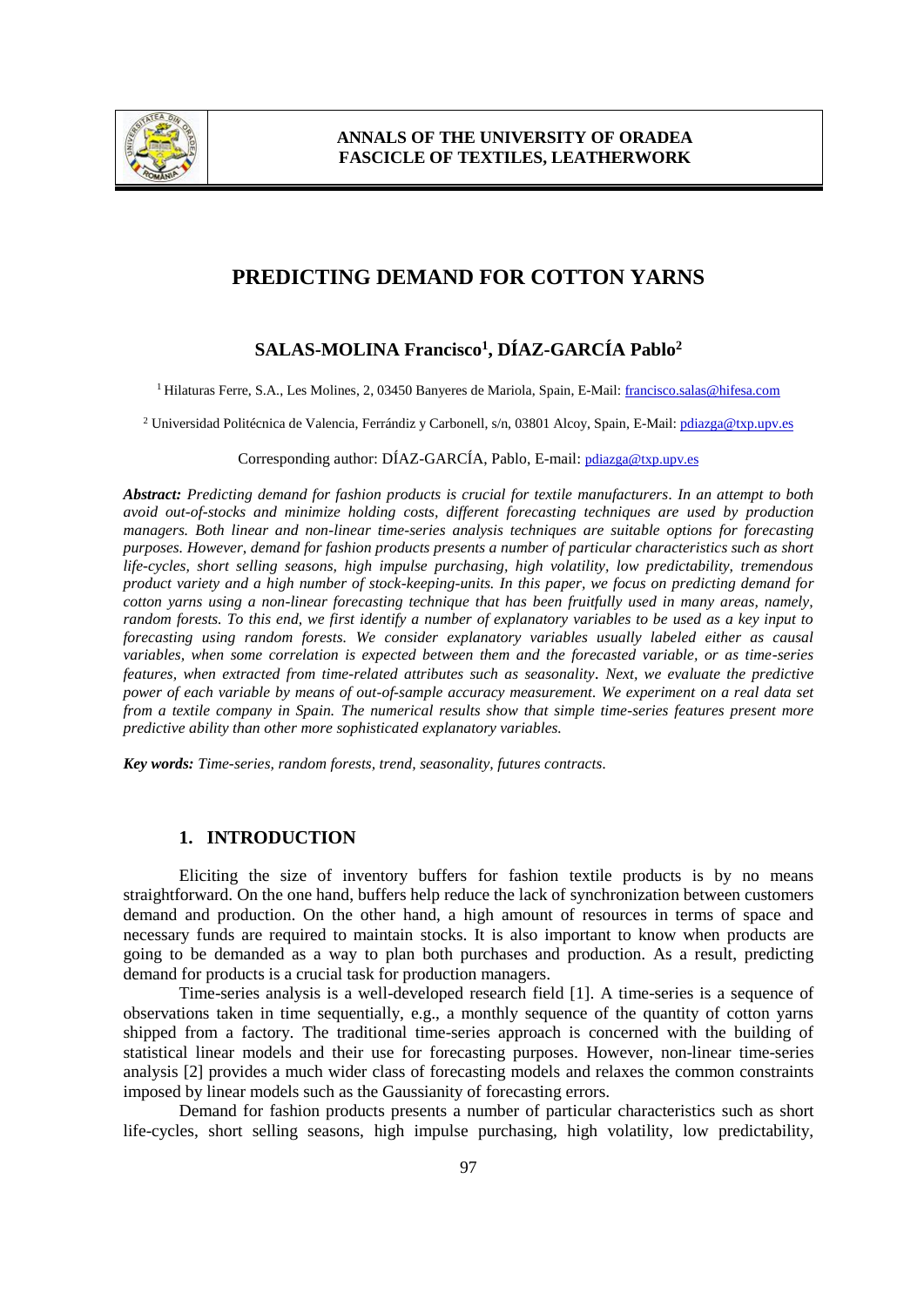

tremendous product variety and a high number of stock-keeping-units [3]. These facts make forecasting demand for fashion products a complex task that is not usually well captured by common linear approximations [4]. As a result, recent proposals in predicting demand for fashion products suggested non-linear forecasting models [4,5]. However, these works were based on predicting demand for fashion products based only on past observations.

In this paper, we follow a more general approach by: i) including a number of additional explanatory variables in the forecasting model; and ii) assessing the importance of each explanatory variable. To this end, we rely on random forests [6] in an attempt to capture possible non-linear patterns in forecasting demand for cotton yarns. A random forest is a forecasting technique based on an ensemble of slightly different decision trees. A decision tree is a non-linear model that splits the input space into subsets based on the value of a particular feature. This technique allows us to consider as many explanatory variables as desired such as currencies, cotton prices and any other time-series feature. In addition, random forests provide an assessment of the importance of the input variables used to estimate the model. From this assessment, we are able to identify those variables with more predictive ability and those with no predictive power.

Summarizing, we propose a method to analyze the importance of alternative explanatory variables in predicting demand for cotton yarns based on random forests. We first identify a number of tentative explanatory variables. Next, we use these variables to both estimate the random forest model and assess the importance of variables. In this step, we use a real data set from a textile company in Spain containing monthly demand quantities for cotton yarns from January 2012 to March 2017. Finally, we validate the model by computing the predictive accuracy of the model using a test data set not used in the estimation phase.

The results derived from a numerical example using our real world data set show that simple time-series features present more predictive ability than more sophisticated explanatory variables. These results imply that a number of costless time-series features can be explored as a first step to time-series forecasting.

The structure of this paper is as follows. In Section 2, we describe the methodology used. In Section 3, we present the results derived from a numerical example applying our methodology to a real world data set. Finally, in Section 4, we provide some concluding remarks.

## **2. METHODOLOGY**

In this section, we describe the methodology used to both build and validate a random forest forecasting model for cotton yarns based on a number of explanatory variables.

#### **2.1 Feature extraction**

The notion of feature extraction is concerned with the process of identifying and selecting relevant explanatory variables for forecasting purposes. In this paper, an explanatory variable means any data *x<sup>i</sup>* that can be used as an independent variable to predict the value of a dependent variable *y* by means of a given forecasting function *f:*

$$
y = f(x_1, x_2, ..., x_n) + \varepsilon
$$
 (1)

where *n* is the number of different explanatory variables and  $\varepsilon$  is the prediction error. Some particular examples of explanatory variables that can be used for predicting demand for industrial textile products are the exchange rate for currencies involved in commercial transactions or the price of raw materials. We here refer to this class of explanatory variables as *causal variables* due to some expected correlation between the dependent and the independent variable.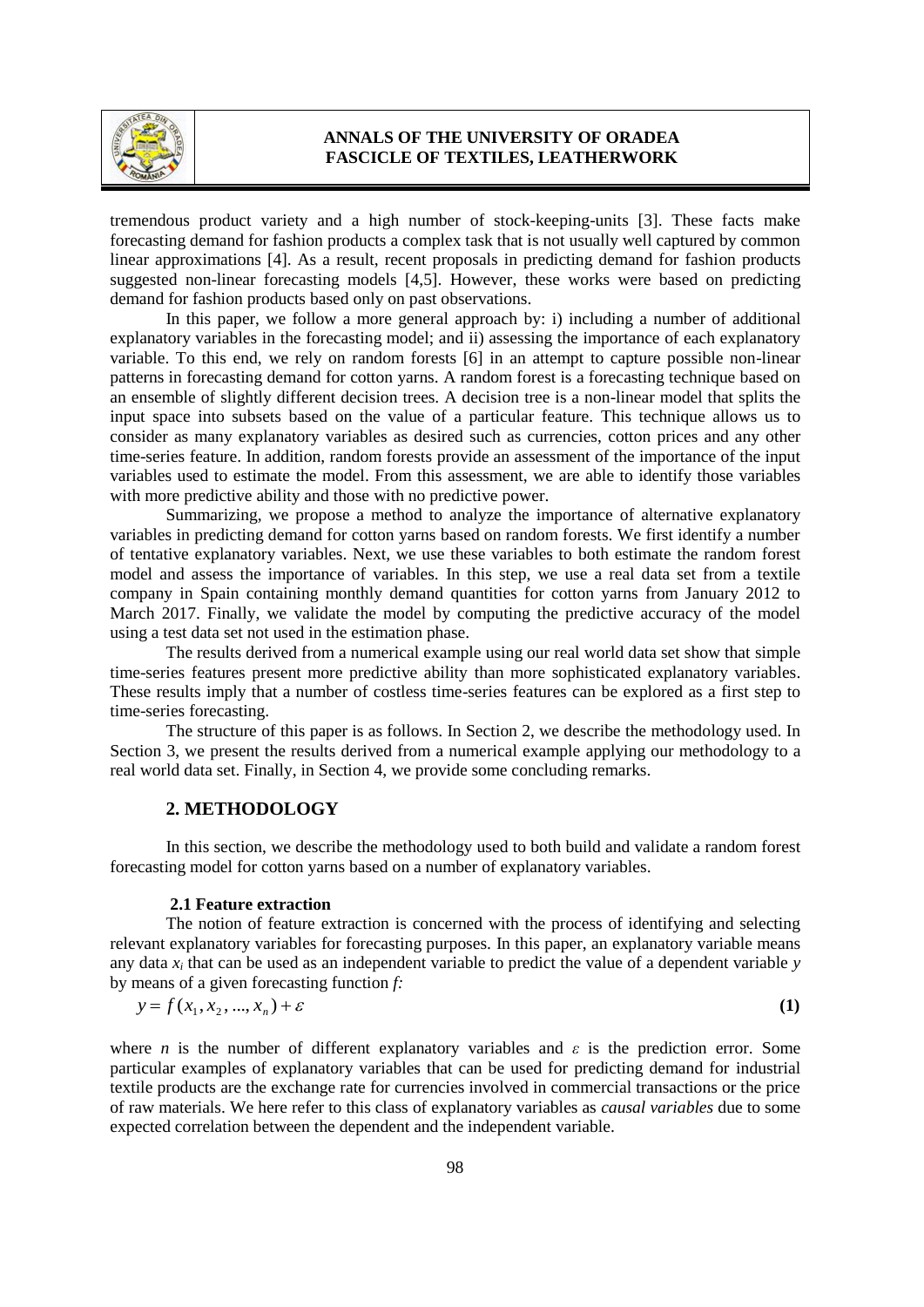

An additional kind of explanatory variables available for forecasting when dealing with temporally annotated data is the concept of *time-series feature*, meaning any time-related attribute that can be used for forecasting. Classical time series analysis is based on past observations to produce forecasts (autoregression). Then, we say that past observations are time-series features. The number of time-series features is virtually infinite since we can obtain without much effort a wide variety of statistical attributes from a given time-series. Some time-series features are related to seasonality such as a categorical variable with the month, the week or the day when the observation is taken. Some other time-series features are related to trend attributes such as the rolling-mean of the last three observations. And some other time-series features are related to possible trend such as the variation observed in the last six observations.

Since we experiment on a monthly time-series of demand for cotton yarns, we here rely both on causal variables and time-series features to suggest a set of tentative explanatory variables as described in *Table 1*.

| $x_i$           | <b>Name</b>     | <b>Description</b>                                 | <b>Type</b> |
|-----------------|-----------------|----------------------------------------------------|-------------|
| $\mathcal{X}_I$ | Rate            | Average monthly exchange rate EUR/USD              | Causal      |
| $x_2$           | Cotton          | Average monthly quotation Cotton No. 2 Futures [7] | Causal      |
| $\chi_3$        | Month           | Month of the year of each observations             | Time-series |
| $x_4$           | MA <sub>3</sub> | Moving average of the last 3 observations          | Time-series |
| $\chi_5$        | MA <sub>6</sub> | Moving average of the last 6 observations          | Time-series |
| $\chi_6$        | Var12           | Variation in the last 12 observations              | Time-series |

### *Table 1: Tentative explanatory variables*

#### **2.2 Model selection and out-of-sample validation**

We mentioned in the introduction that a random forest is a non-linear forecasting technique based on an ensemble of decision trees. Random forests provide an assessment of the importance of the input variables in terms of mean error decrease provided by each variable. We use this assessment to identify those variables with less predictive ability. To this end, we start with a timeseries *y* with monthly demand for cotton yarns and a data set of explanatory variables  $x<sub>1</sub>$  to  $x<sub>6</sub>$  as described in *Table 1*. Following the common out-of-sample model validation procedure [8], we proceed as follows:

1. Separate the entire data set in a training set with the first 80% of the observations and a test set with the remaining 20% for validation purposes. These data sets contain both the time-series *y* and the explanatory variables  $x_1$  to  $x_6$ 

- 2. Estimate the forecasting random forest model using data from the training set.
- 3. Remove variable  $x_i$  with the least predictive ability from the training set.
- 4. Repeat steps 2 and 3 until only one explanatory variable is left.
- 5. Select model with the minimum out-of-sample forecasting error *eout* computed using only data from the test set as follows:

$$
e_{out} = \frac{\sum_{\text{test}} (y - f)^2}{\sum_{\text{test}} (y - m)^2}
$$
 (2)

where *m* is the average of time-series *y* over the training set. Note that the denominator in equation **(2)** is used as a normalization factor used to discard models with poorer accuracy than a trivial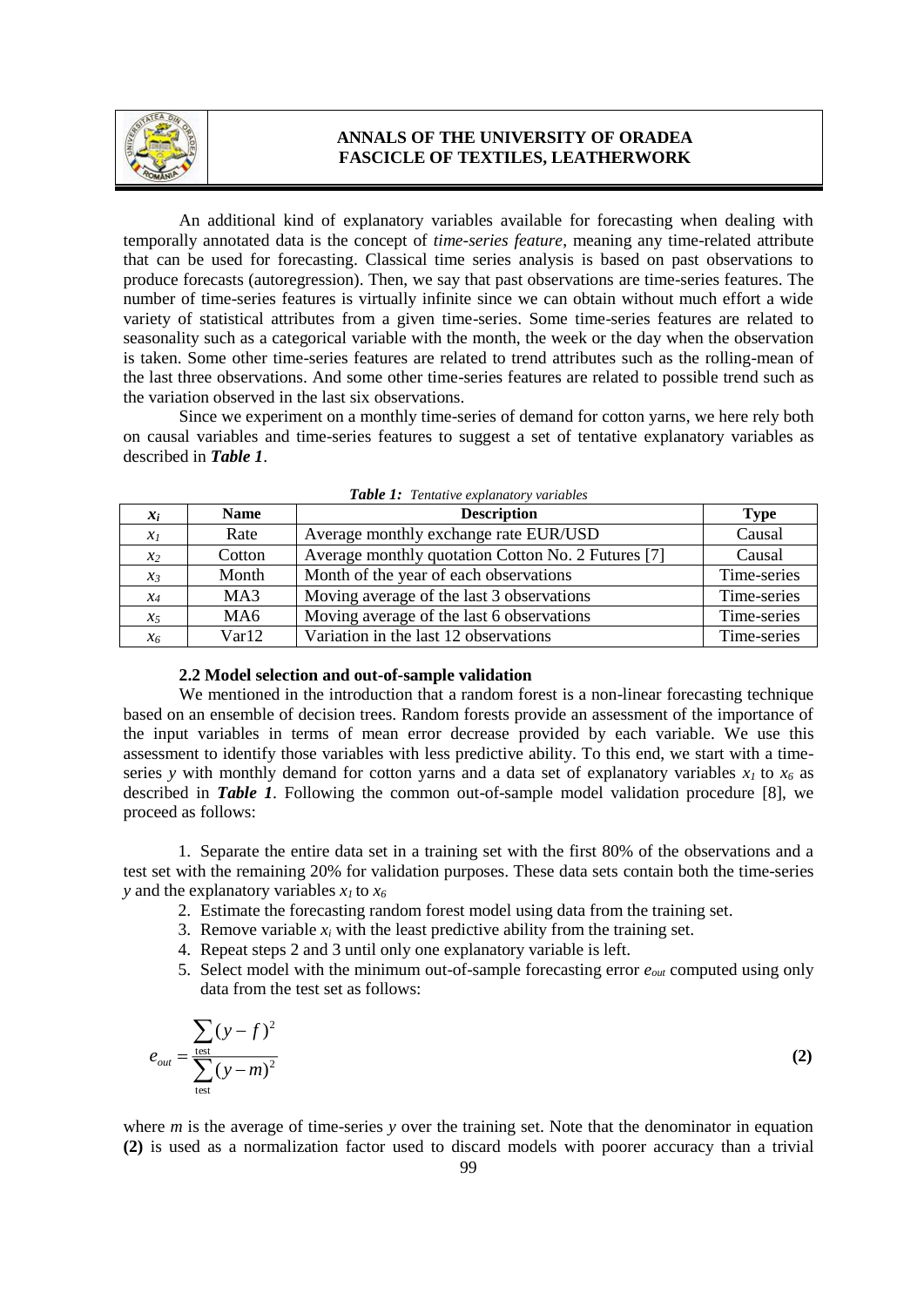

forecast such as the mean *m* of past observations. Values of *eout* above one implies that forecast *f* is worse than using the mean as a forecast.

By following the aforementioned steps we are able to select the set of variables to build the forecasting model with best performance in terms of out-of-sample forecasting accuracy. The out-ofsample method measures the generalization power of any forecasting model by computing the accuracy of the model using a data set that was not used to fit the model. This method is used to validate models in similar circumstances to a real deployment in practice. As an additional benchmark, we use the classical Holt-Winters method [9] for seasonal time-series forecasting in its additive formulation.

# **3. NUMERICAL EXAMPLE**

In this section, we apply the methodology described in Section 2 in order to predict demand for cotton yarns using a real world data set from a textile company in Spain. Recall, that the initial data set contains 63 monthly observations for cotton yarns and a number of tentative explanatory variables described in Table 1. Then, following the procedure described in Section 2.2, we divide the whole data set in a training data set with 50 observations and a test set with 13 observations, equivalent to a 80-20% split. We begin estimating a model using all the available explanatory variables over the training set. Then, we progressively remove the variable with less predictive ability according to the importance assessment from the random forest model. At each step, we compute the out-of-sample prediction error by means of equation (2). The results derived from this procedure are summarized in Table 2.

| <b>Subset of variables</b> | <b>Description</b>                   | Out-of-sample error $(e_{out})$ |
|----------------------------|--------------------------------------|---------------------------------|
| $x_1 x_2 x_3 x_4 x_5 x_6$  | Rate, Cotton, Month, MA3, MA6, Var12 | $0.205 \pm 0.009$               |
| $x_2 x_3 x_4 x_5 x_6$      | Cotton, Month, MA3, MA6, Var12       | $0.242 \pm 0.020$               |
| $X_3 X_4 X_5 X_6$          | Month, MA3, MA6, Var12               | $0.219 \pm 0.014$               |
| $x_3 x_5 x_6$              | Month, MA6, Var12                    | $0.225 \pm 0.017$               |
| $x_3 x_5$                  | Month, MA6                           | $0.190 \pm 0.012$               |
| $\mathcal{X}_3$            | Month                                | $0.512 \pm 0.010$               |
|                            | <b>Additive Holt-Winters method</b>  | $0.265 \pm 0.000$               |

*Table 2: Model selection*

Due to its particular construction, random forests produce forecasts that are also random. Thus, we perform 100 replicates of the forecasting process to compute its average out-of-sample error and its standard deviation. Note that higher than one out-of-sample errors mean that the particular model performs worse than the mean as a trivial forecast. The results summarized in Table 2 show that even though the causal variables considered in this example do not damage the accuracy of the model, their predictive ability is low. Indeed, both the exchange rate EUR/USD and the cotton quotation are the first removed variables under our proposed procedure for model selection due to their low importance in the model.

As a benchmark, we also present the out-of-sample error achieved by the additive Holt-Winters method for time-series forecasting [9]. In this numerical example, random forests outperform the Holt-Winters method with the exception of the model considering only the month as explanatory variable. Furthermore, the random forest model using the month and the moving average of six months produced the best out-of-sample error results. As a result, we select this model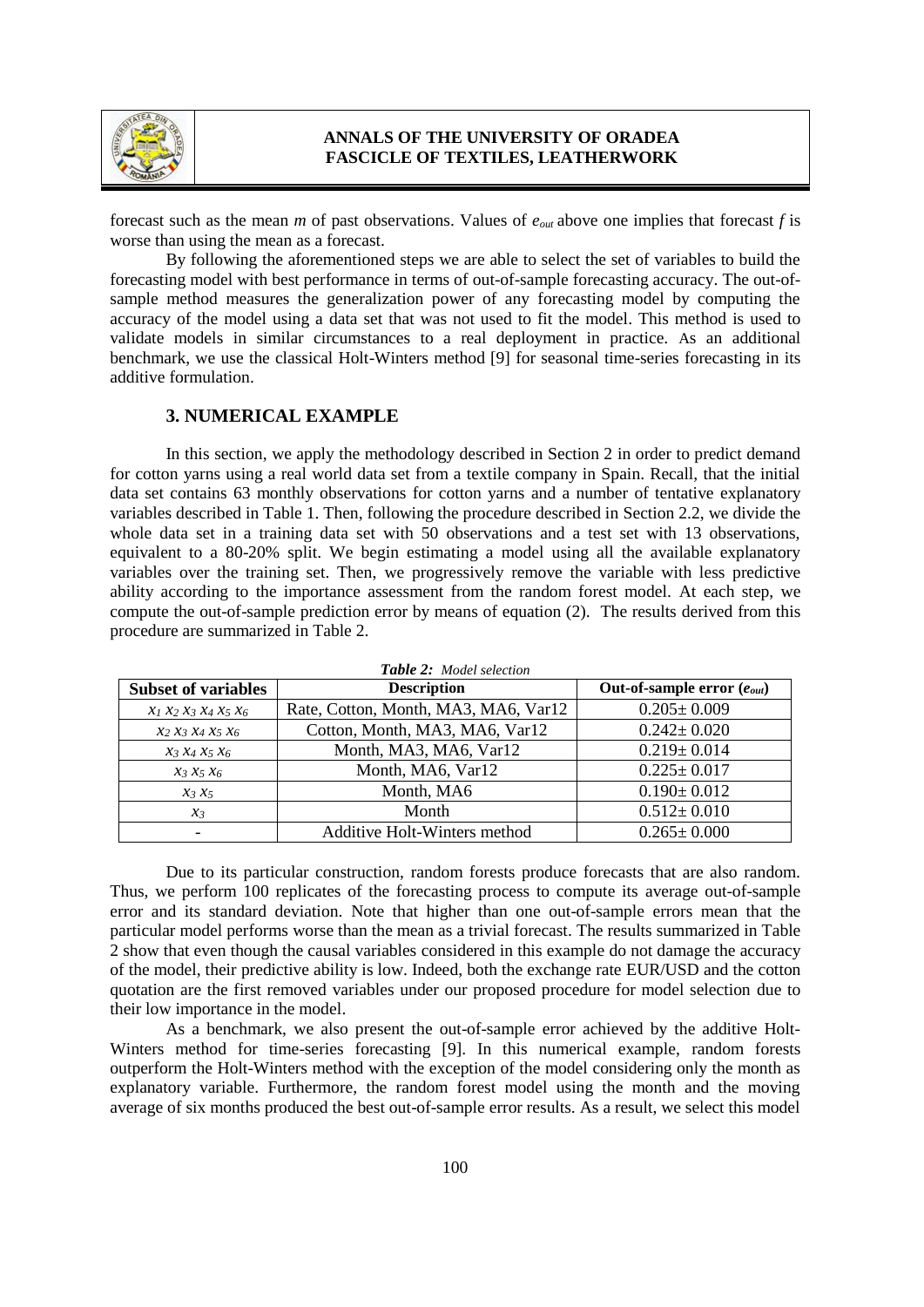

to predict the future behavior of the demand for cotton yarns. Both the real observations and the forecasts obtained with this model for the test set are depicted in **Fig. 1.** For confidentiality reasons, quantities are normalized by multiplying the original time-series by a correction factor. These results show good generalization power, hence validating the model for forecasting purposes.



Time (months) *Fig. 1: Real and predicted demand for cotton yarns over the test set*

# **4. CONCLUSIONS**

In the textile and fashion industry, a flexible forecasting technique is crucial for planning and commercial purposes. In this sense, random forests represent a suitable technique due to both its ability to capture non-linear patterns and the possibility to consider multiple explanatory variables. These explanatory variables are usually labeled either as causal variables, when some correlation is expected, or as time-series features, when extracted from time-related attributes such as seasonality.

In this paper, we rely on random forests to propose a simple methodology to select and validate tentative forecasting models by means of the out-of-sample accuracy measurement procedure. The results derived from a numerical example using our real world data set show that simple time-series features present more predictive ability than more sophisticated explanatory variables. These results imply that a number of costless time-series features can be explored as a first step to time-series forecasting.

#### **REFERENCES**

[1] Box, G. E., Jenkins, G. M., & Reinsel, G. C. (2008). Time series analysis: forecasting and control. 4<sup>th</sup> Ed. John Wiley & Sons.

[2] Kantz, H., & Schreiber, T. (2004). Non-linear time series analysis (Vol. 7). Cambridge university press.